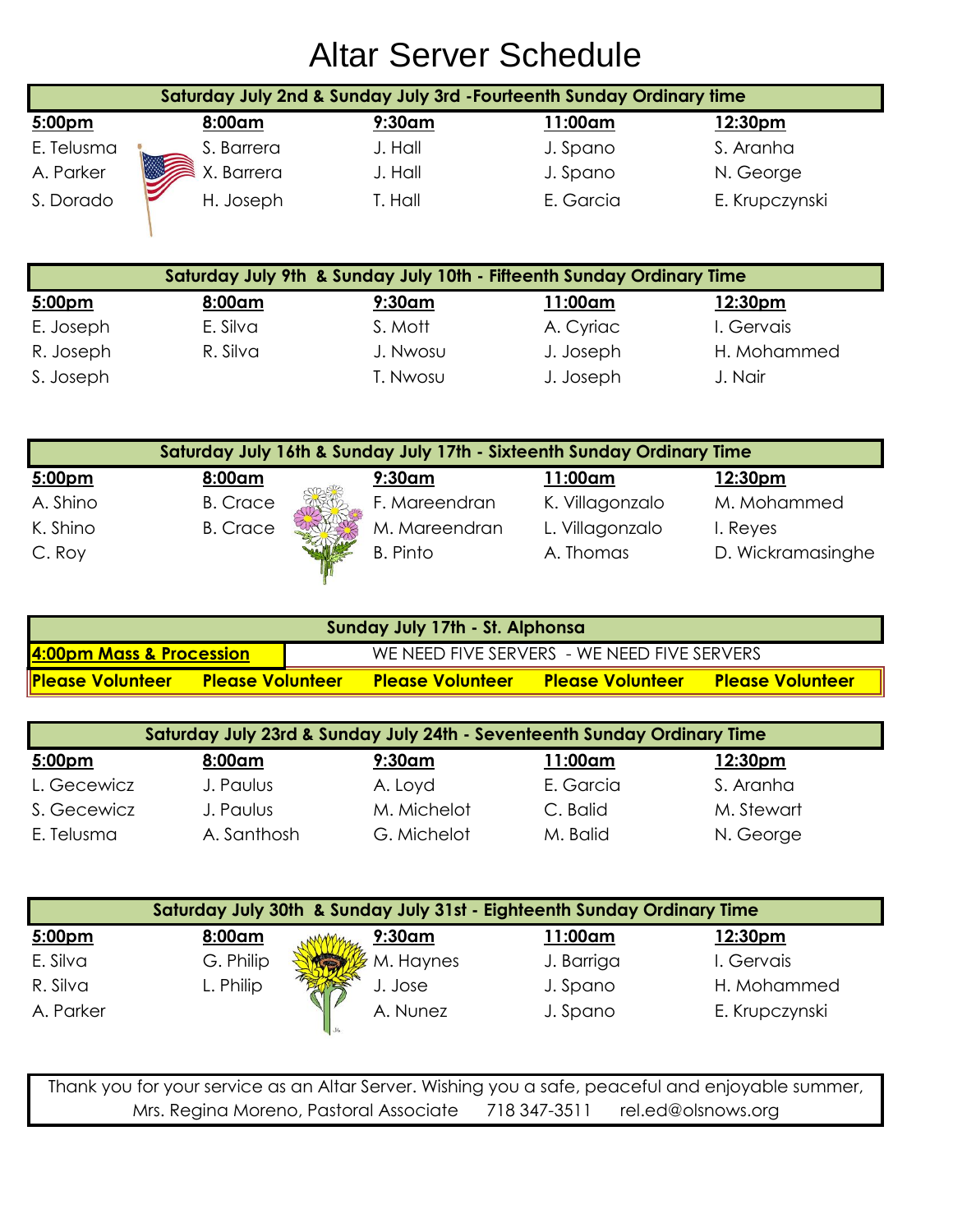|             | Saturday August 6th & Sunday August 7th - Nineteenth Sunday Ordinary Time  |            |                 |                   |
|-------------|----------------------------------------------------------------------------|------------|-----------------|-------------------|
| 5:00pm      | 8:00am                                                                     | $9:30$ am  | 11:00am         | 12:30pm           |
| S. Dorado   | H. Joseph                                                                  | A. DeRose  | J. Garcia       | M. Mohammed       |
| A. Shino    | S. Barrera                                                                 | K. DeRose  | N. Garcia       | J. Nair           |
| K. Shino    | X. Barrera                                                                 | S. Mott    | A. Cyriac       | I. Reyes          |
|             |                                                                            |            |                 |                   |
|             | Saturday August 13th & Sunday August 14th - Twentieth Sunday Ordinary Time |            |                 |                   |
| 5:00pm      | 8:00am                                                                     | $9:30$ am  | 11:00am         | 12:30pm           |
| C. Roy      | E. Joseph                                                                  | E. Mahinay | K. Villagonzalo | C. Thweatt        |
| L. Gecewicz | R. Joseph                                                                  | J. Hall    | L. Villagonzalo | D. Wickramasinghe |
| S. Gecewicz | S. Joseph                                                                  | T. Hall    | A. Thomas       | M. Stewart        |

|                                    | Monday August 15th - Assumption of the Blessed Virgin Mary - Not a Day of Obligation this Year |  |  |  |  |
|------------------------------------|------------------------------------------------------------------------------------------------|--|--|--|--|
| 9:00 <sub>pm</sub><br>Adult Server | 12 Noon<br>Adult Server                                                                        |  |  |  |  |
|                                    |                                                                                                |  |  |  |  |

|           | Saturday August 20th & Sunday August 21st - Twenty-First Sunday Ordinary Time |           |            |                |
|-----------|-------------------------------------------------------------------------------|-----------|------------|----------------|
| 5:00pm    | 8:00am                                                                        | $9:30$ am | 11:00am    | <u>12:30pm</u> |
| A. Parker | <b>B.</b> Crace                                                               | J. Nwosu  | E. Silva   | S. Aranha      |
| A. Shino  | <b>B.</b> Crace                                                               | T. Nwosu  | R. Silva   | I. Gervais     |
| K. Shino  | A. Santhosh                                                                   | B. Pinto  | J. Barriga | H. Mohammed    |

|            | Saturday August 27th & Sunday August 28th - Twenty-Second Sunday Ordinary Time |               |           |                |
|------------|--------------------------------------------------------------------------------|---------------|-----------|----------------|
| 5:00pm     | 8:00am                                                                         | $9:30$ am     | 11:00am   | <u>12:30pm</u> |
| C. Roy     | J. Paulus                                                                      | F. Mareendran | J. Joseph | N. George      |
| E. Telusma | J. Paulus                                                                      | M. Mareendran | J. Joseph | E. Krupczynski |
| H. Joseph  |                                                                                | M. Haynes     | A. Cyriac | M. Mohammed    |

|           |           | Saturday September 3rd & Sunday September 4th- Twenty-Third Sunday Ordinary Time |                 |                |
|-----------|-----------|----------------------------------------------------------------------------------|-----------------|----------------|
| 5:00pm    | 8:00am    | $9:30$ am                                                                        | <u> 11:00am</u> | <u>12:30pm</u> |
| E. Joseph | G. Philip | M. Michelot                                                                      | J. Garcia       | C. Thweatt     |
| R. Joseph | L. Philip | G. Michelot                                                                      | N. Garcia       | J. Nair        |
| S. Joseph |           | A. Loyd                                                                          | E. Garcia       | I. Reyes       |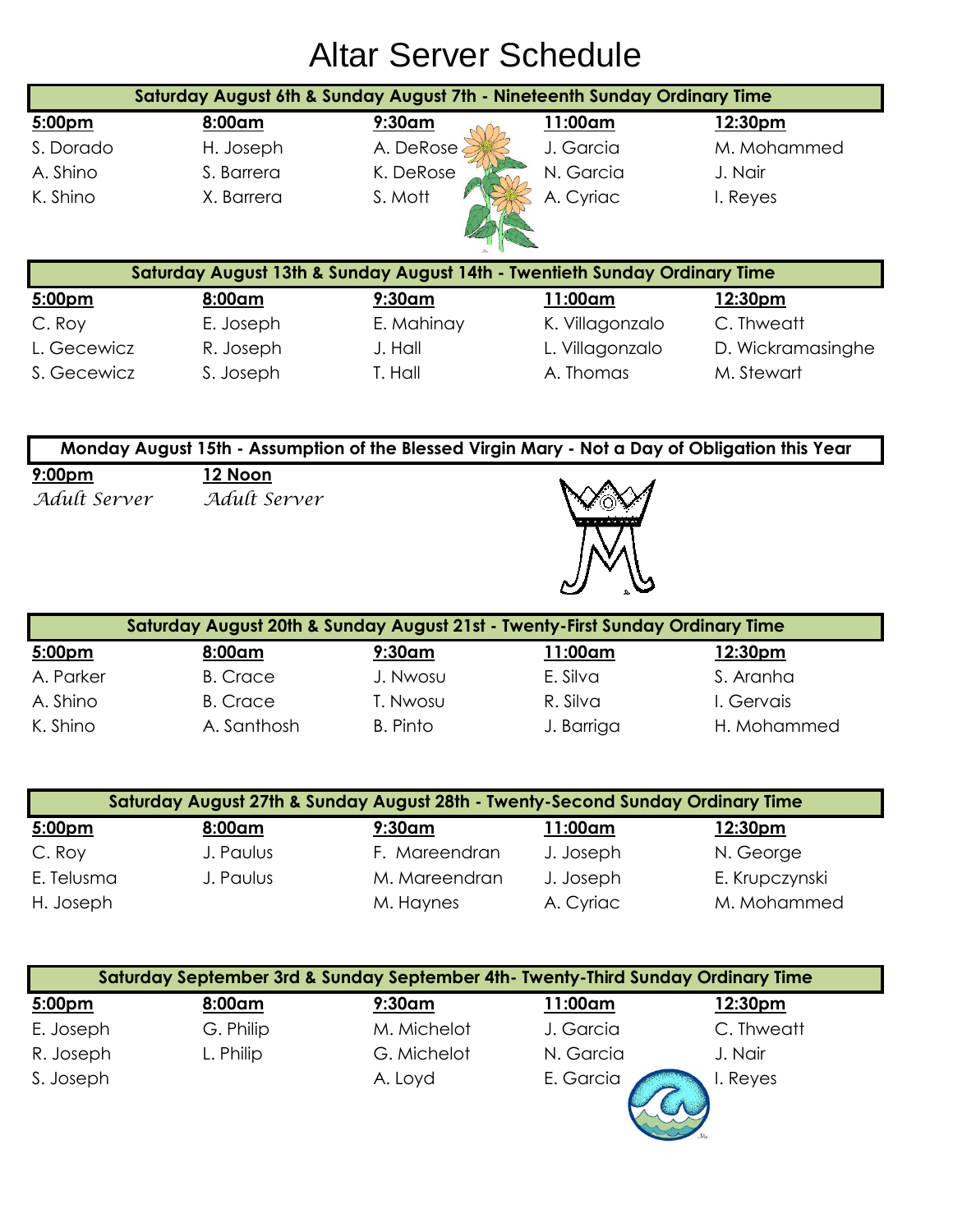| Saturday September 10th & Sunday September 11th - Twenty-Fourth Sunday Ordinary Time |             |          |           |                   |  |
|--------------------------------------------------------------------------------------|-------------|----------|-----------|-------------------|--|
| 5:00pm                                                                               | 8:00am      | 9:30am   | 11:00am   | <u>12:30pm</u>    |  |
| L. Lamarque-Apollon S. Barrera                                                       |             | J. Jose  | C. Balid  | E. Silva          |  |
| T. Olawaiye                                                                          | X. Barrera  | J. Nwosu | M. Balid  | R. Silva          |  |
| L. Olawaiye                                                                          | A. Santhosh | T. Nwosu | A. Thomas | D. Wickramasinghe |  |

|            |                 | Saturday September 17th & Sunday September 18th - Twenty-Fifth Sunday Ordinary Time |            |                     |
|------------|-----------------|-------------------------------------------------------------------------------------|------------|---------------------|
| 5:00pm     | 8:00am          | $9:30$ am                                                                           | 11:00am    | 12:30 <sub>pm</sub> |
| K. Hopkins | <b>B.</b> Crace | A. DeRose                                                                           | E. Mahinay | M. Stewart          |
| A. Shino   | <b>B.</b> Crace | K. DeRose                                                                           | J. Spano   | S. Aranha           |
| K. Shino   |                 | B. Pinto                                                                            | J. Spano   | N. George           |

|                    |           |           | Saturday September 24th & Sunday September 25th - Twenty-Sixth Sunday Ordinary Time |             |
|--------------------|-----------|-----------|-------------------------------------------------------------------------------------|-------------|
| 5:00 <sub>pm</sub> | 8:00am    | $9:30$ am | 11:00am                                                                             | 12:30pm     |
| A. Parker          | E. Joseph | J. Hall   | J. Joseph                                                                           | C. Thweatt  |
| C. Roy             | R. Joseph | T. Hall   | J. Joseph                                                                           | I. Gervais  |
| E. Telusma         | S. Joseph | S. Mott   | J. Barriga                                                                          | H. Mohammed |

|            | Saturday October 1st & Sunday October 2nd - Twenty-Seventh Sunday Ordinary Time |             |           |                   |
|------------|---------------------------------------------------------------------------------|-------------|-----------|-------------------|
| 5:00pm     | 8:00am                                                                          | $9:30$ am   | 11:00am   | 12:30pm           |
| E. Silva   | H. Joseph                                                                       | T. Olawaiye | C. Balid  | D. Wickramasinghe |
| R. Silva   | J. Paulus                                                                       | L. Olawaiye | M. Balid  | J. Garcia         |
| K. Hopkins | J. Paulus wurden                                                                | A. Nunez    | M. Haynes | N. Garcia         |

|             | Saturday October 8th & Sunday October 9th - Twenty-Eighth Sunday Ordinary Time |               |                 |                |
|-------------|--------------------------------------------------------------------------------|---------------|-----------------|----------------|
| 5:00pm      | 8:00am                                                                         | $9:30$ am     | l 1:00am        | <u>12:30pm</u> |
| L. Gecewicz | G. Philip                                                                      | J. Jose       | K. Villagonzalo | E. Krupczynski |
| S. Gecewicz | L. Philip                                                                      | F. Mareendran | L. Villagonzalo | M. Mohammed    |
| S. Dorado   |                                                                                | M. Mareendran | A. Cyriac       | A. Santhosh    |

**CONTROLLER** 

| Saturday October 15th & Sunday October 16th - Twenty-Ninth Sunday Ordinary Time |            |             |                 |                |  |
|---------------------------------------------------------------------------------|------------|-------------|-----------------|----------------|--|
| 5:00pm                                                                          | 8:00am     | $9:30$ am   | <u> 11:00am</u> | <u>12:30pm</u> |  |
| L. Lamarque-Apollon X. Barrera                                                  |            | B. Pinto    | E. Mahinay      | I. Reyes       |  |
| T. Olawaiye                                                                     | S. Barrera | M. Michelot | E. Garcia       | M. Stewart     |  |
| L. Olawaiye                                                                     |            | G. Michelot | A. Thomas       | J. Nair        |  |